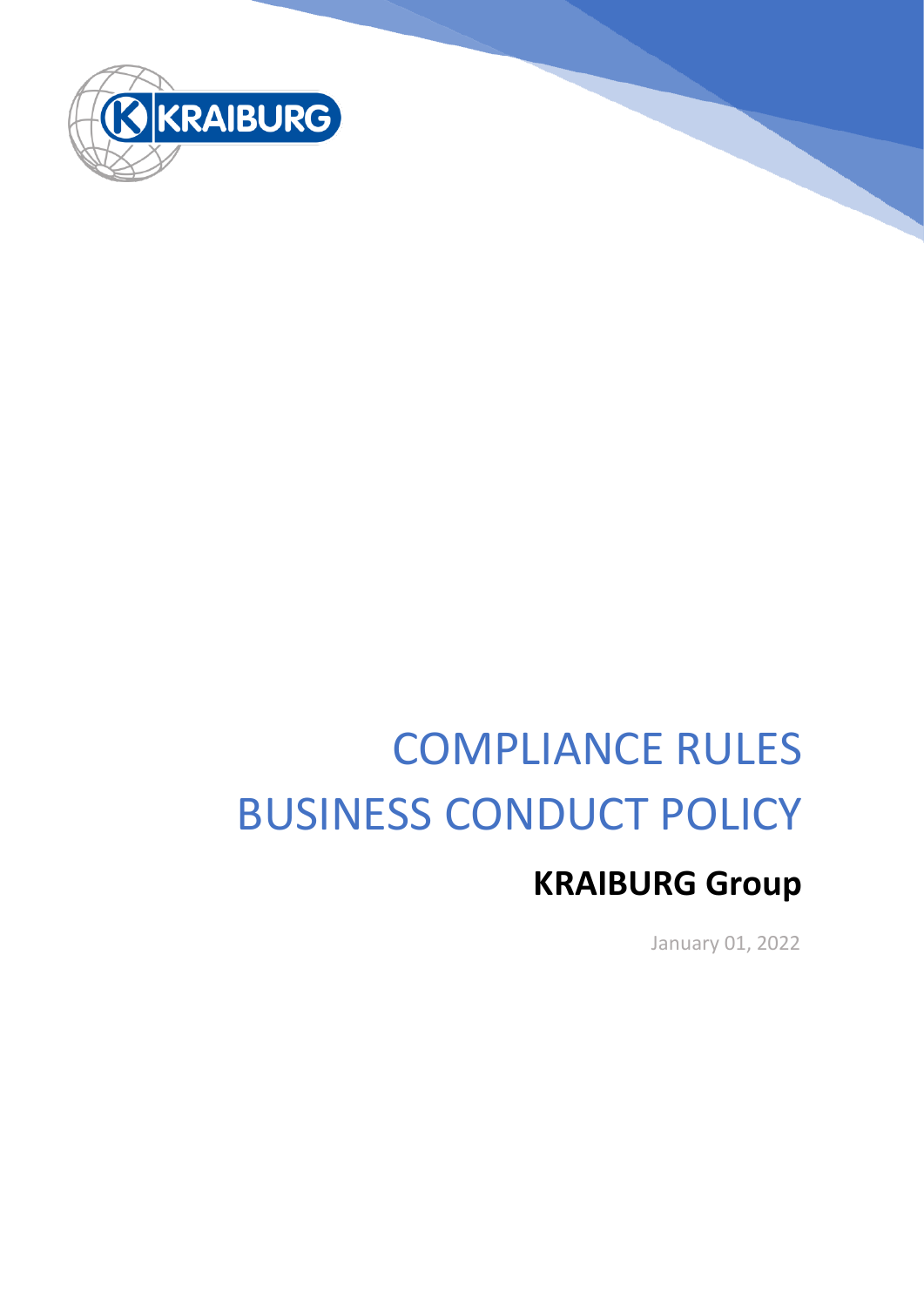#### **Preamble**

In order to achieve lasting and sustainable success, the KRAIBURG Group ("KRAIBURG") conducts its global business in compliance with all applicable laws and regulations. All employees are held to adhere to the rules of the legal system they work in. They must avoid violations of the law at all times, commit to act upon the highest ethical standards and treat others with respect and integrity.

An internal Business Conduct Policy (BCP) is designed to serve as a binding regulation for every KRAIBURG employee in the world, helping them to master the legal challenges arising from their dayto-day work. The internal BCP is also available in English and Chinese language. Every employee is expected to carefully read this policy and conscientiously act in accordance with its rules. KRAIBURG does not tolerate violations of law. Employees who violate laws or binding regulations may face disciplinary action and criminal prosecution.

KRAIBURG's management board and executives acknowledge their special responsibility as role models for their employees. The management board will take measures to instruct and support employees in abiding by the laws. KRAIBURG employees who face legally sensitive tasks will receive periodical BCP training in order to guide and support them with their everyday work. Employees are expected to participate in these trainings.

The BCP is not able to cover every question that may arise in day-to-day work. Additional measures to prevent legal infringements therefore include the appointment of a compliance officer who will be able to advise employees on all relevant matters. Employees can contact the compliance officer with legal questions regarding their own behavior and with any legally doubtful incidents observed in their working environment. On request, the compliance officer will treat all questions and concerns reported to him/her as strictly confidential.

Additionally, the management board has set up an external email address [\(compliance.kraiburg@heuking.com\)](mailto:compliance.kraiburg@heuking.com) and an external helpline at the law firm Heuking Kühn Lüer Wojtek at phone number 0049 40 355 280 74. On request, the lawyers will treat all questions and suggestions as strictly confidential and/or anonymous.

KRAIBURG has given the assurance that employees will never be disadvantaged or otherwise discriminated against for contacting the compliance officer or using the third-party helpline/email address in good faith.

Waldkraiburg, January 2022

The Board of Directors of KRAIBURG Holding SE & Co. KG

Frank Certace

Dr. Adolf Zellner Franz Hinterecker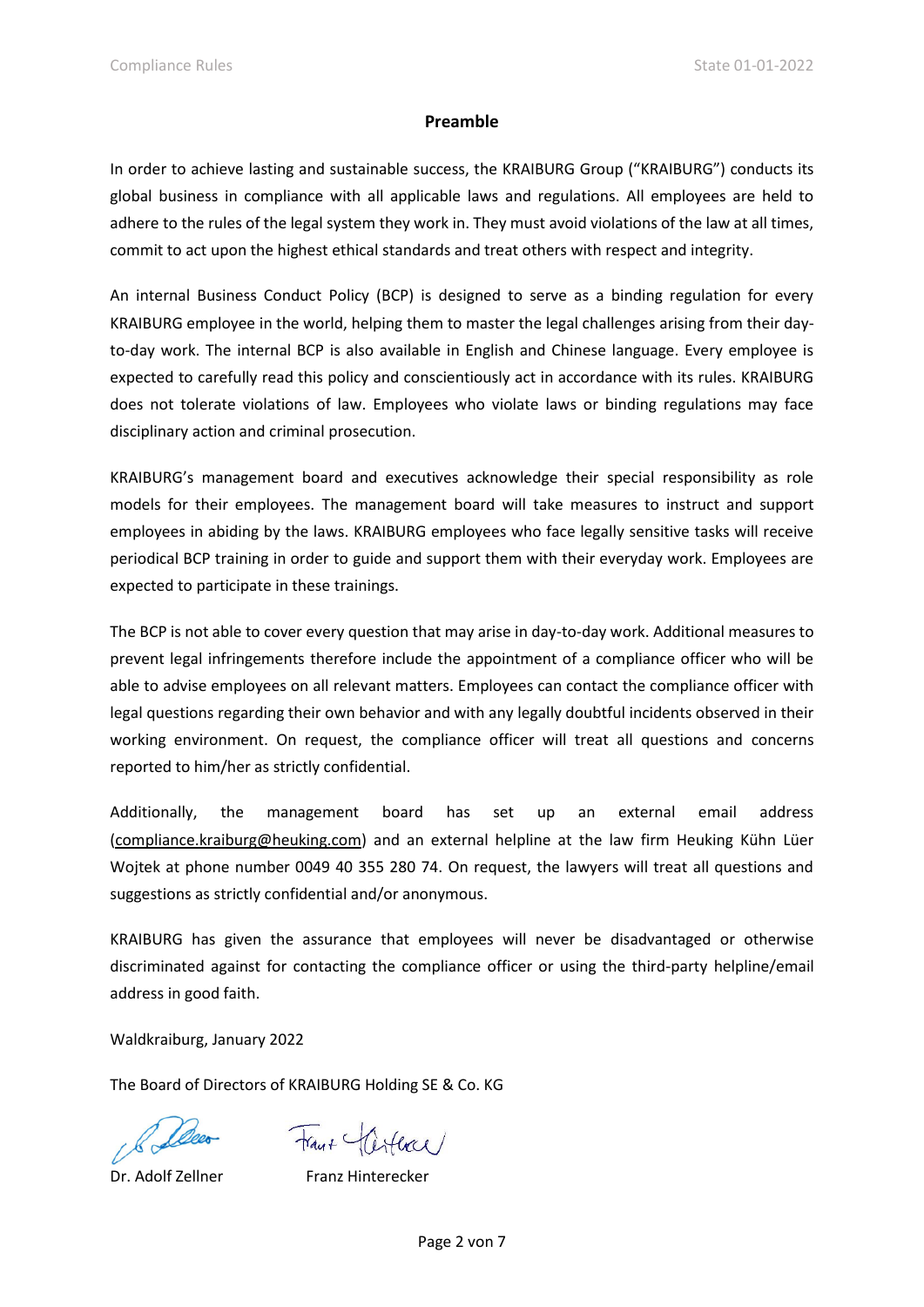### **I. Criminal law**

In their own best interests and the interests of KRAIBURG, all employees must respect and comply with criminal law.

Disregarding criminal law may in individual cases not only result in criminal prosecution of the employee involved but may also lead – in the case of business-related offenses – to severe fines at KRAIBURG's expense as well as substantial damage to KRAIBURG's reputation among customers, suppliers and the public.

The internal BCP is designed to help employees differentiate legal from illegal behavior in areas that are relevant to everyday work. In particular:

# **(1) Corruption**

Under German criminal law (as well as under foreign criminal law), corruption in the private sector and towards public officials is penalized. KRAIBURG will not tolerate any action that could be perceived as corruption.

Employees of KRAIBURG must therefore not demand, allow themselves to be promised or accept any benefits for themselves or for third parties in return for promising to provide specific competitive advantages (receiving a bribe). Conversely, the offer, promise or granting of such a benefit (bribing) is not permitted either. This also applies in particular to public officials or persons entrusted with special public service functions in view of their official function, unless they have legally effective permission from their supervisor.

The granting or receipt of benefits that are reasonable and appropriate with respect to the specific business relationship is not liable to prosecution. The value of benefits of this type for KRAIBURG employees must not exceed €50. If benefits in excess of this amount are to be granted or received, approval from the compliance officer or management board must be obtained in advance. Approval can only be granted if the benefit is not related to a specific business. The compliance officer must be involved in advance whenever public officials are to be granted any benefits.

# **(2) Other business-related criminal offenses**

# (2.1) Bid-rigging

KRAIBURG will neither arrange nor coordinate its tenders with other bidders if the bid is subject to a formal tendering procedure. Bid-rigging is illegal in public and selective tendering as well as in public and private awarding procedures.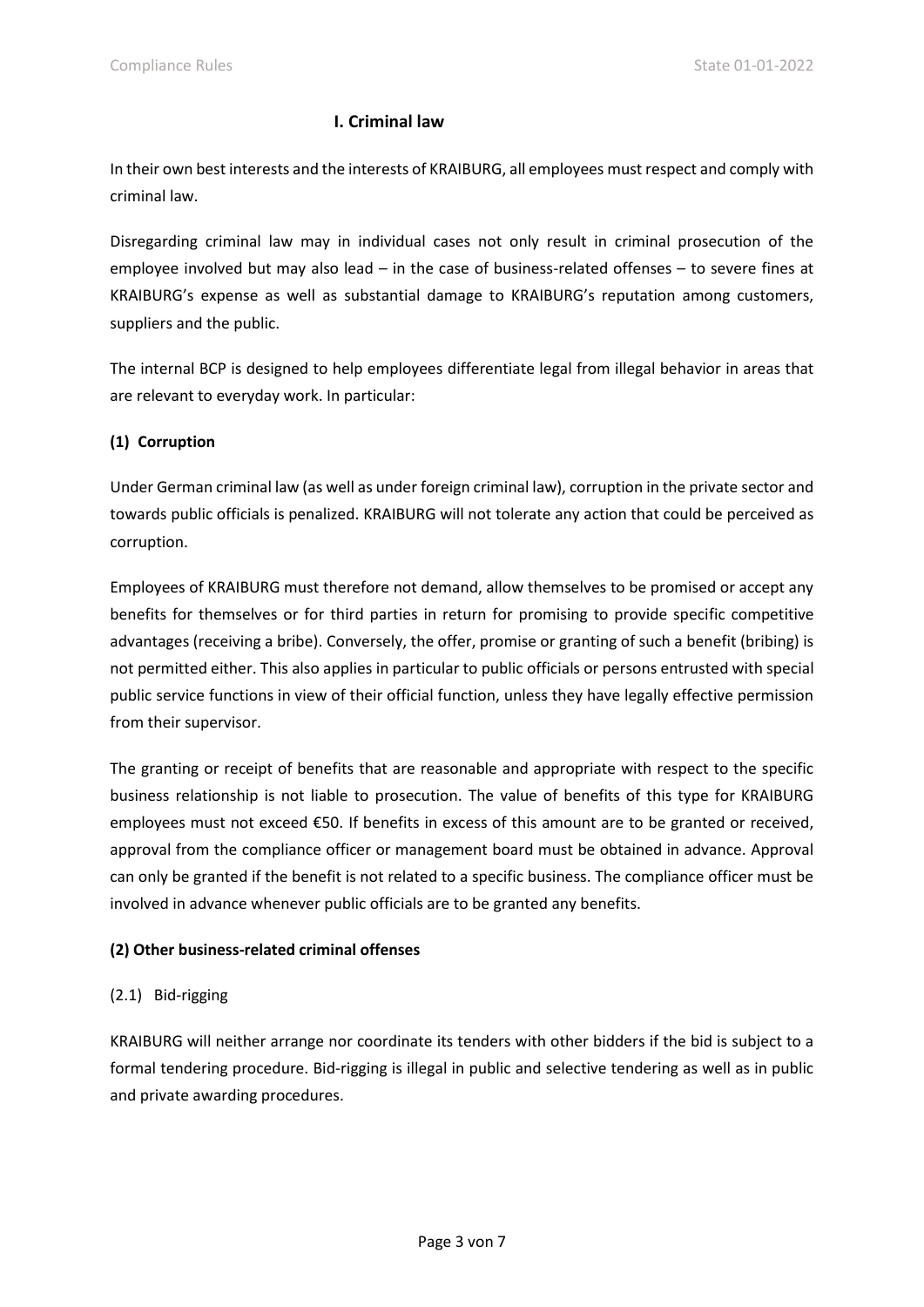#### (2.2) Fraud and abuse of trust

Business partners of KRAIBURG must not be mislead upon facts that are obviously of note for their commercial and financial decisions. KRAIBURG employees are obliged to give customers accurate, clear and detailed information.

Management board and employees are held to represent the commercial interests of KRAIBURG. Accordingly, they must not dispose upon KRAIBURG property or commit KRAIBURG towards third parties if such disposal or commitment is not related to an economic benefit of equal value. Discounts, bonuses and allowances for customers must therefore lie within the range predetermined by the management board. Individual cases, in which discounts or other benefits granted to customer businesses are to exceed this range, must be authorized in advance by the supervisor.

(2.3) Tax evasion/customs duties

KRAIBURG files its tax declarations truthfully. Employees duly clear all declarable goods.

#### **II. Antitrust law**

Competition and free market economy are essential elements of a free society. Their protection is in the interests of our company. All directors, officers and employees who are in contact with competitors, customers or other business partners must comply with antitrust laws at all times.

Disregarding antitrust laws may result in serious sanctions for KRAIBURG. In the past, antitrust authorities have imposed drastic fines upon companies that could amount to up to 10% of their annual group turnover. Additionally, customers and suppliers can claim compensation for damages in such cases. Under German law, drastic fines can also be imposed on employees involved in the violation. In the U.S. and in some European countries misconduct can be penalized with imprisonment.

#### **(1) Restrictive agreements among competitors**

Restrictive agreements among competitors are usually violating competition (antitrust) laws and therefore prohibited. The term "agreement" is interpreted extensively. Even informal conduct and mere exchanges of information are included. The most important restrictive agreements include:

- Fixing and coordination of prices, mark-ups or other pricing matters (e.g. discounts, allowances, terms of credit) with competitors;
- Agreements among competitors that determine capacities or procurement quantities;
- Partitioning of markets, particularly allocating customers and territories to each other and demarcating product ranges or series;
- Non-compete obligations that restrain a company from supplying customers of a competitor;
- Exchange of non-public sensitive industry information, such as turnovers, prices, strategies, customer data or market shares.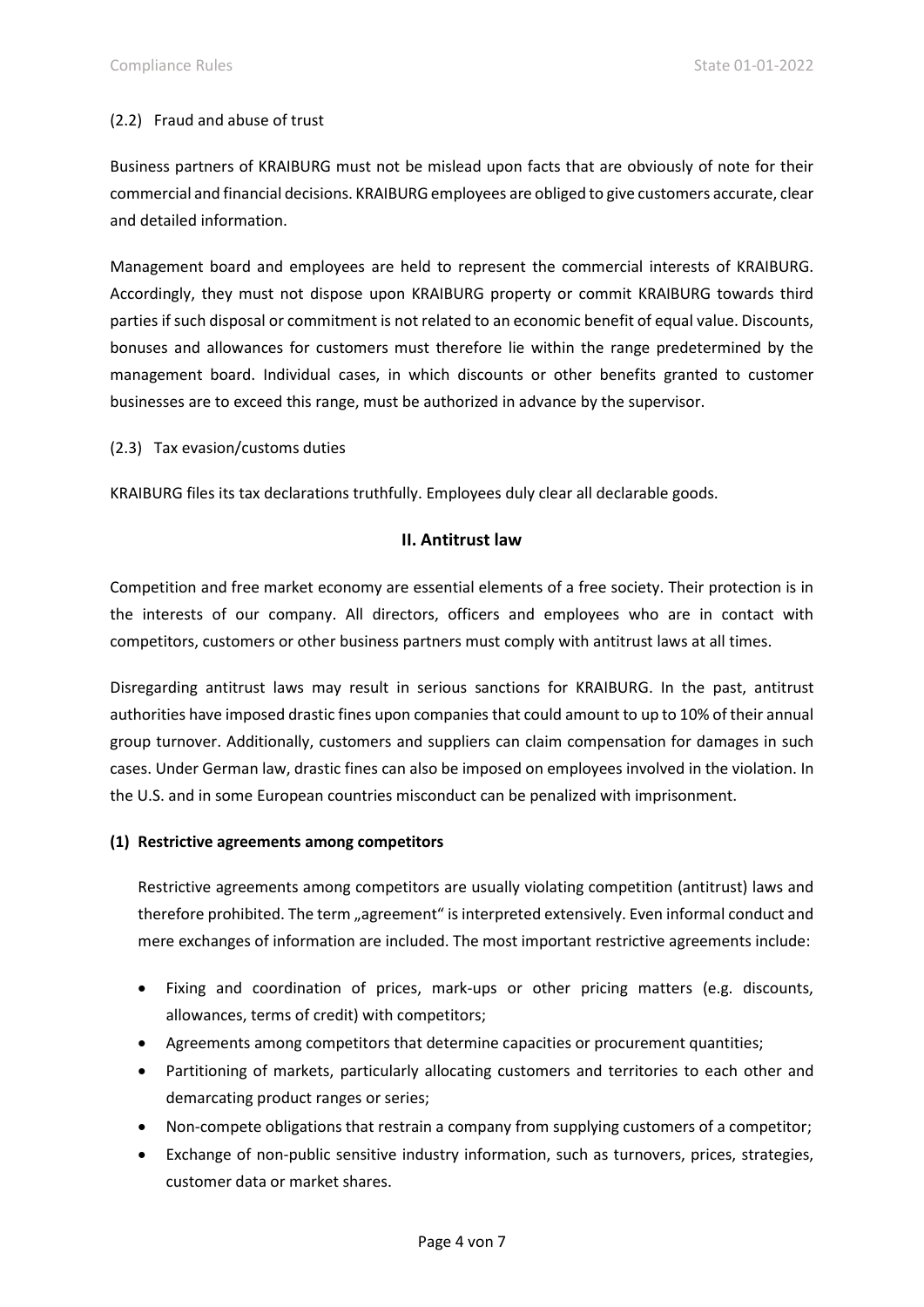Provided that economic cooperation among competitors is beneficial to the public, it may be exempt from competition (antitrust) regulations under strict conditions. Among other things, this includes purchasing groups, research communities, development communities and production communities as well as agreements on technical standards.

#### **(2) Agreements with customers and suppliers**

Agreements with customers or suppliers may be subject to competition (antitrust) legislation as well. Companies not only run the risk of having fines imposed on them, but also the danger that distribution and purchasing agreements that violate competition (antitrust) regulations will be invalid and thus unenforceable. The following agreements may be affected:

- Agreements that oblige the customer to resell at minimum or fixed prices;
- Supply agreements that bind the customer to buy 100 percent of its requirements for a certain product from a specified supplier;
- Exclusive distribution agreements; Agreements that restrain customers or suppliers from buying certain products from or supplying specified goods to specifically named companies.

#### **(3) Abuse of a dominant market position**

Market-dominating or strong companies must not abuse their position to weaken competition at the expense of competitors, customers or suppliers (unless there is an objective justification). Market domination is usually thought to exist at a market share of 33%–40% (defining correct individual market demarcations may be difficult). The following examples constitute an abuse of a dominant market position:

- Discrimination between similarly situated customers or suppliers;
- Refusal to supply (e.g. delisting of customers);
- Demanding excessive prices;
- Predatory pricing (i.e. pricing goods below costs);
- Loyalty rebates that reward the customer retroactively for pooling their purchases at a marketdominating company.

#### **III. Miscellaneous**

KRAIBURG and its employees are committed to comply with all other applicable laws and ethical standards. The information below is meant to serve as overview of important obligations.

#### **(1) Compliance with health and safety regulations**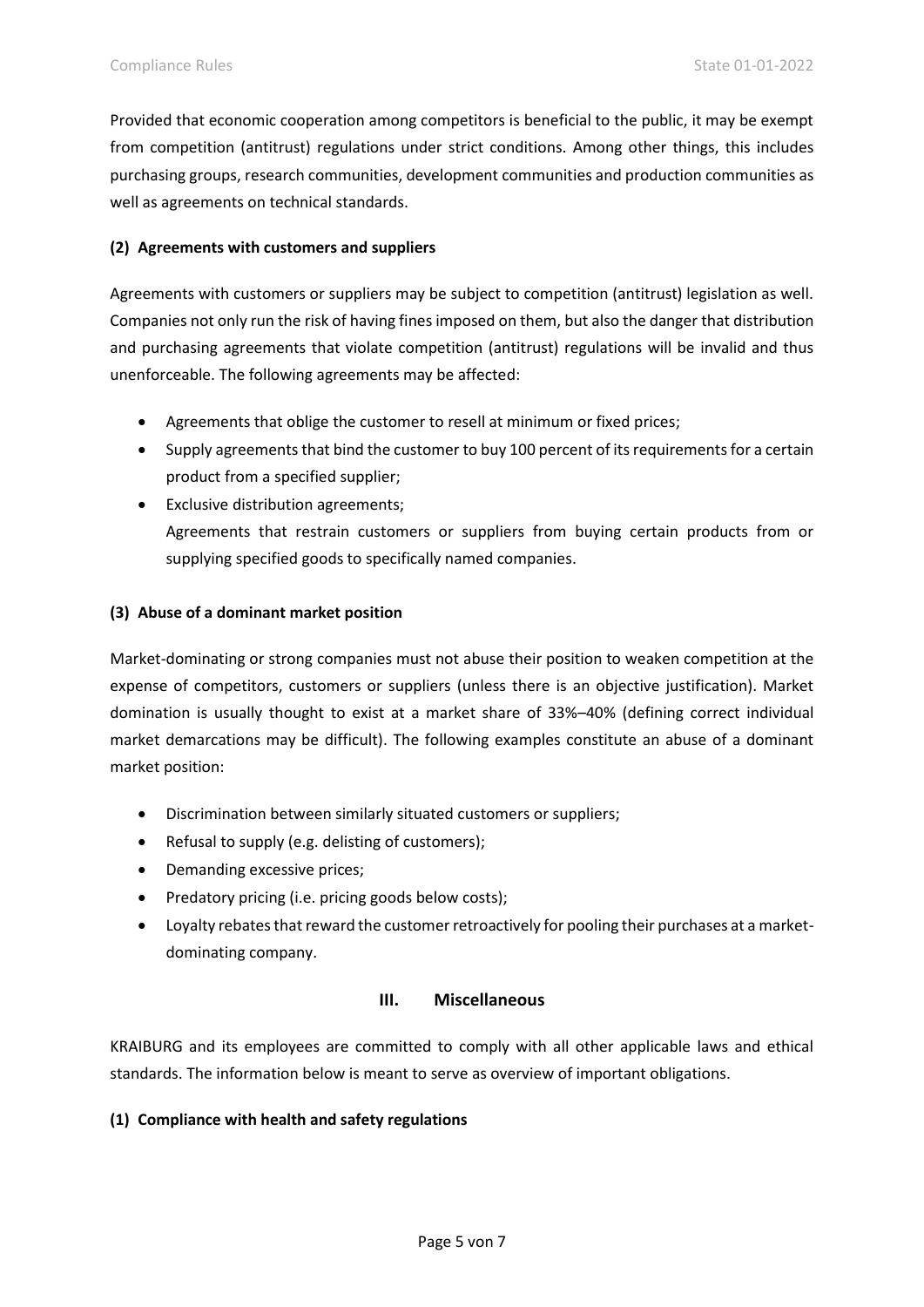KRAIBURG's staff members are obliged to ensure a safe and healthy workplace at all times. They must always comply with applicable safety regulations. Any deficiencies are to be reported to the supervisor in charge and remedied.

#### **(2) Environmental protection and animal welfare**

KRAIBURG is committed to ecologically sustainable business practices. All employees are therefore obliged to protect the soil, water, air, biological diversity and cultural assets. Environmental damage must be avoided by using appropriate environmental protection measures consistent with the applicable laws. Damage caused to the environment must be reported to the supervisor in charge and remedied. All rules on animal welfare must also be complied with.

#### **(3) Product safety, traffic safety and consumer protection**

KRAIBURG develops high-quality products that meet applicable legal and safety requirements. Quality management systems evaluate and control our products. The systems ensure that our products represent the "state of the art and science" and meet the relevant safety standards and specifications. This particularly applies to products used in sensitive areas of traffic safety.

KRAIBURG is responsible for detecting, reporting and remedying possible safety problems. We report defects to the responsible authorities, if necessary, and take all necessary measures to ensure product safety and consumer protection.

#### **(4) Equal opportunity, anti-discrimination and respectful conduct**

All KRAIBURG employees treat all people, especially those with different origin and experience, with respect and integrity. Discrimination on the basis of race, gender, religion or ideology, disability, age or sexual orientation will not be tolerated. KRAIBURG stands for an open-minded, upright and tolerant company culture.

KRAIBURG is wholeheartedly committed to the protection of human rights. We will not enter into business with any company that violates these fundamental rights, e.g. by exploiting employees, adolescents or children.

# **(5) Confidentiality and data privacy**

As a company, KRAIBURG owns valuable patents and know-how. All employees are obliged to observe strict confidentiality in relation to this type of information and all other trade and business secrets. Information that contracting partners and customers regard as sensitive is also included in this obligation. Such data and information must not be disclosed to third parties.

The legal principles for protecting personal data must be complied with at all times. This obligation continues after the end of employment.